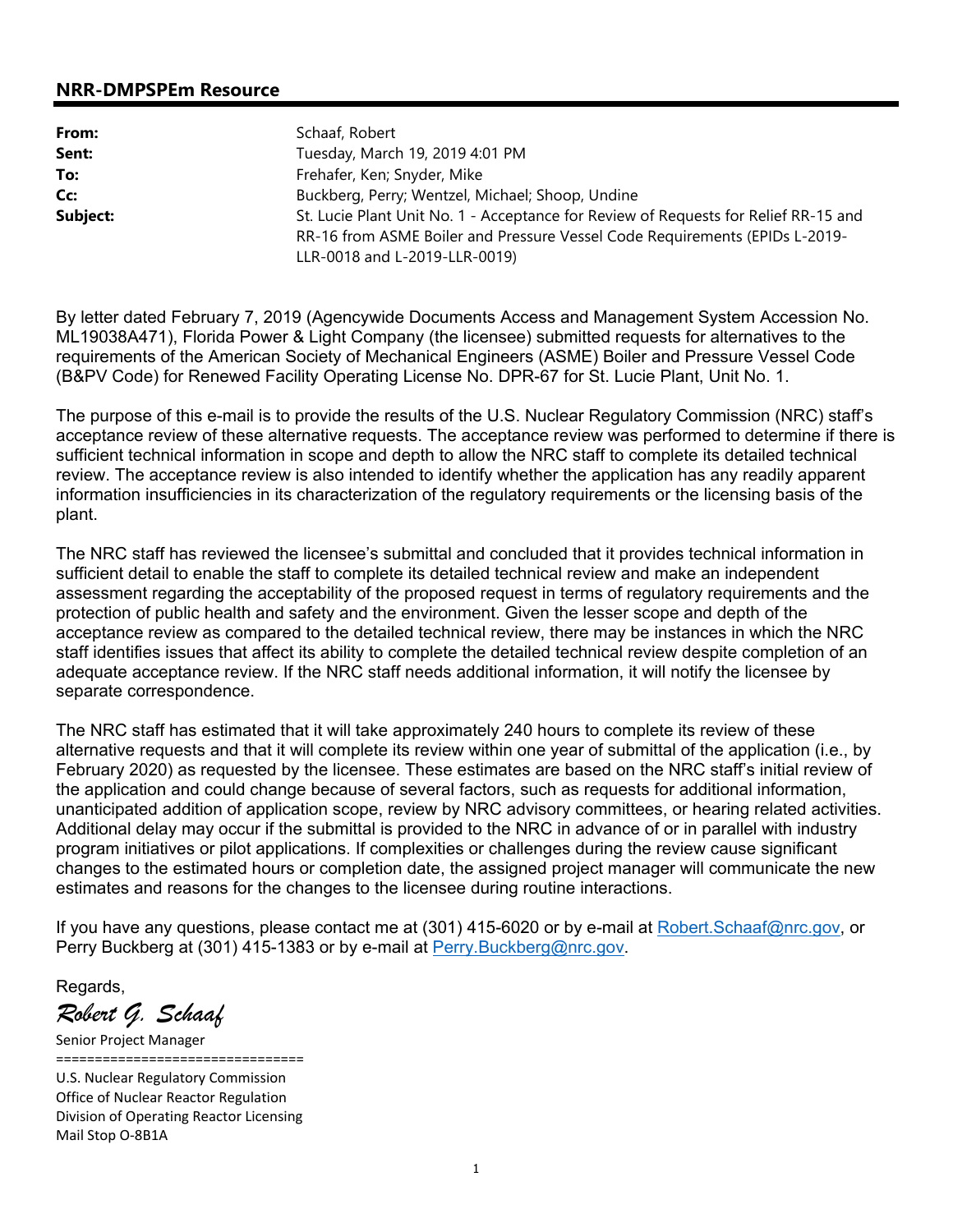================================

301-415-6020 Robert.Schaaf@nrc.gov